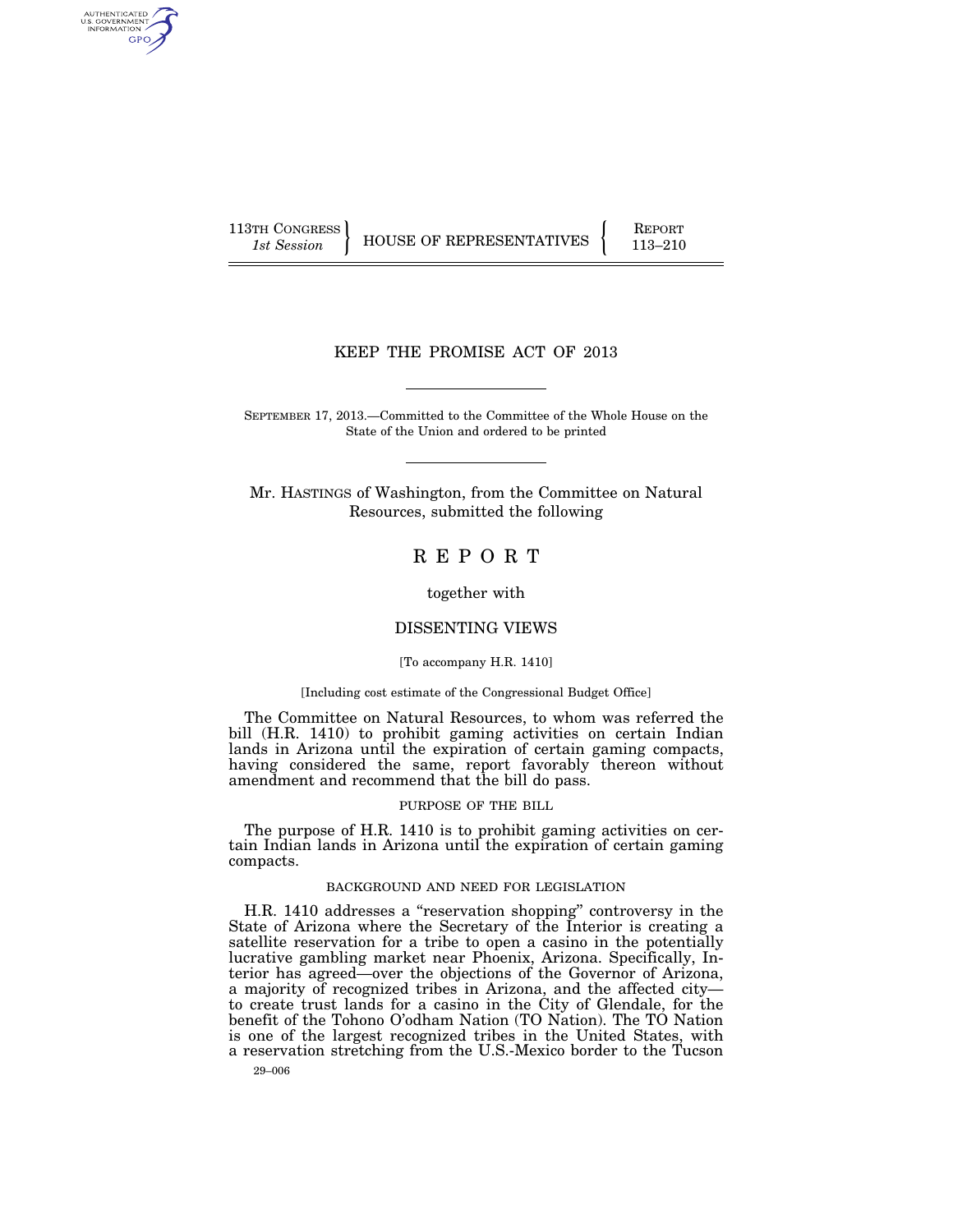area. The tribe currently operates three casinos on its existing lands, including one near Tucson.

H.R. 1410 prohibits the off-reservation casino in Glendale, Arizona. As explained by the Salt River Pima-Maricopa Indian Community (Arizona):

This bill will protect the promises that the tribes of Arizona made to each other and the State and voters of Arizona and protects the current Indian gaming structure in Arizona. Specifically, this bill will prohibit any tribe from conducting gaming on lands acquired into trust after April 9, 2013 for the duration of the existing gaming compacts which begin to expire in 2026. . . . While the need for this bill is necessitated by the current actions of one tribe, it will prevent any other tribes, including my own tribe, from trying to renege on the commitments and promises relied upon by the voters when they authorized tribes in Arizona to conduct Las Vegas-style gaming in 2002.

(Testimony of Diane Enos, President, Salt River Pima-Maricopa Indian Community before the Subcommittee on Indian and Alaska Native Affairs, May 16, 2013).

As noted above, the Glendale casino project violates commitments made to Arizona. The TO Nation cosponsored a tribal advocacy campaign to persuade Arizona voters to authorize exclusive gaming rights to tribes in exchange for certain limitations. One of these limitations was that ''there will be no additional facilities authorized in Phoenix.'' (See ''Yes on 202—The 17-Tribe Indian Self Reliance Initiatives, Answers to Common Questions'', co-sponsored by the Tohono O'odham Nation, on file with the Committee on Natural Resources; also see Appendix I, joint announcement of the Governor of Arizona and Arizona Indian Gaming Association dated February 20, 2002). Arizonans subsequently voted against a competing ballot initiative to liberalize gaming rights for non-Indians, while voting to pass Proposition 202, granting tribes exclusive rights. Around the same time, however, the TO Nation was apparently maneuvering to purchase property in the Glendale area.

H.R. 1410 simply enforces the commitments made to Arizona by the TO Nation and stops the Secretary of the Interior from setting a precedent that may lead to an expansion of off-reservation casinos in other states. As reported by the Committee, H.R. 1410 permits the TO Nation to use the Glendale land for any other purpose besides gaming. Moreover, the reported bill does not stop the tribe from opening a casino on lands acquired for its benefit south of Phoenix (provided such lands meet other criteria set forth in applicable law), nor does it change the tribe's ability to seek land for gaming under an Act of Congress, such as the Indian Reorganization Act of 1934. Finally, the bill has no effect on the TO Nation's rights to conduct gaming on its existing reservation—where it currently operates three casinos—including two near the City of Tucson.

While there is an understandable argument that this matter can and should be resolved by the Secretary of the Interior and the courts, Congress reserves the right to adjust its policy respecting Indian tribes, a power the Supreme Court has referred to as ''plenary.'' And this case so warrants it because the Secretary of the In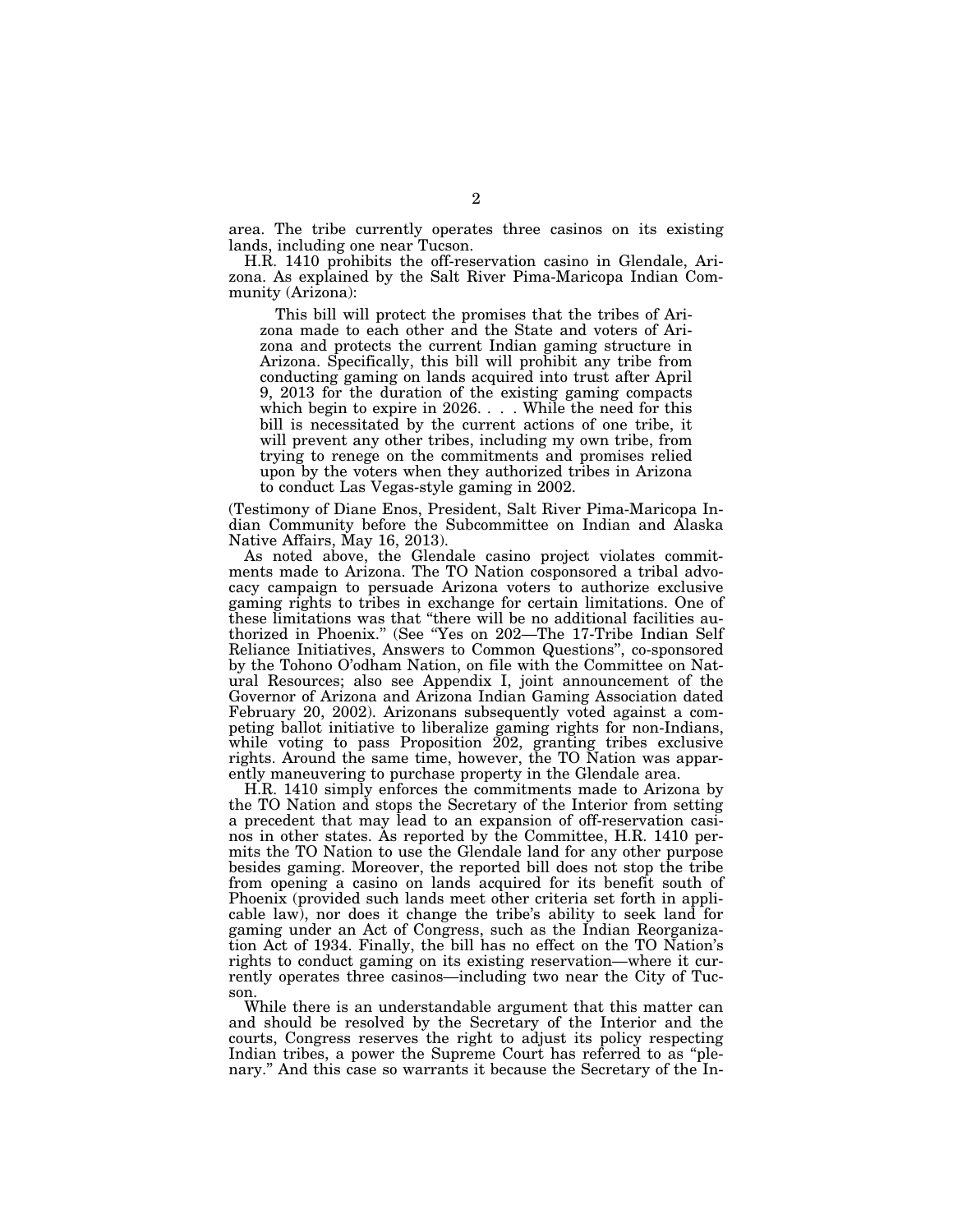terior's handling of trust land action and gaming policy have lately been opaque and the cause of numerous controversies. This one is no exception.

The controversy stems from a peculiar application of two statutes enacted in the 1980s and a tribal-state compact ratified in 2002. In 1986, Congress passed the Gila Bend Indian Reservation Lands Replacement Act. That Act authorizes the TO Nation to purchase up to 9,880 acres of replacement lands to compensate the Nation for years of consistent flood damage to its farming property caused by the federal Painted Rock Dam on the Gila River (Public Law 81– 516). Amendments to that Act directed the Secretary of the Interior to accept replacement lands into trust for ''sustained economic use'' (Public Law  $99-503$ , Section  $2(4)$ ) and such lands are deemed an Indian reservation for all purposes. Furthermore, the replacement lands must be non-incorporated and within three counties (Pima, Pinal, or Maricopa) in Arizona. Though Congress intended to make lands of any character available to the tribe, the intent was to replace primarily agricultural lands with an equal number of acres.

Two years later, on October 17, 1988, Congress enacted the Indian Gaming Regulatory Act (IGRA, 25 U.S.C. 2071 et seq.) to provide a federal framework for tribes to conduct gaming on Indian lands in existence as of the date of enactment of that Act. Section 20 of IGRA (25 U.S.C. 2719) prohibits gaming on lands acquired in trust after October 17, 1988, except in certain (supposedly rare) circumstances. One of these circumstances is when ''lands are taken into trust as part of a land claim"  $(25 \text{ U.S.C. } 2719(b)(1)(B)(i))$ . This is sometimes called the "land claim exception." The Act did not define "land claim" for the purpose of the gaming exception. It is generally understood that Indian land claims historically arose when non-Indians acquired Indian lands in violation of the Trade and Intercourse Acts, a series of related laws prohibiting the sale or transfer of Indian lands without authorization from Congress. The Gila Bend Act of 1986 was not a redress of a violation of the Trade and Intercourse Acts.

In 2003, the TO Nation, using a non-tribal entity, began quietly purchasing 134 acres of non-incorporated land near the Phoenix metropolitan area (located between the cities of Glendale, Peoria, and Tolleson). On January 28, 2009, the TO Nation asked the Secretary of the Interior to accept this parcel of land in trust. Though the tribe had by then purchased lands exceeding its 9,880-acre limit, in July 2010, the Secretary determined that the Glendale property met the requirements of the Gila Bend Indian Reservation Land Replacement Act of 1986 and the Secretary allowed the tribe to determine which of the over 16,000 acres of land it had purchased would count against the 9,880-acre limit in the 1986 Gila Bend Act.

On August 26, 2010, the Secretary issued a decision to hold the land in trust (75 Fed. Reg. 52,550). Believing it to violate the law, the Gila River Indian Community, the City of Glendale, and other plaintiffs challenged this decision in U.S. District Court. The Court upheld the Secretary's decision and the plaintiffs have filed an appeal with the Ninth Circuit Court of Appeals. On May 20, 2013, the Ninth Circuit Court asked the Interior Department to justify the interpretation of the meaning ''within the city.''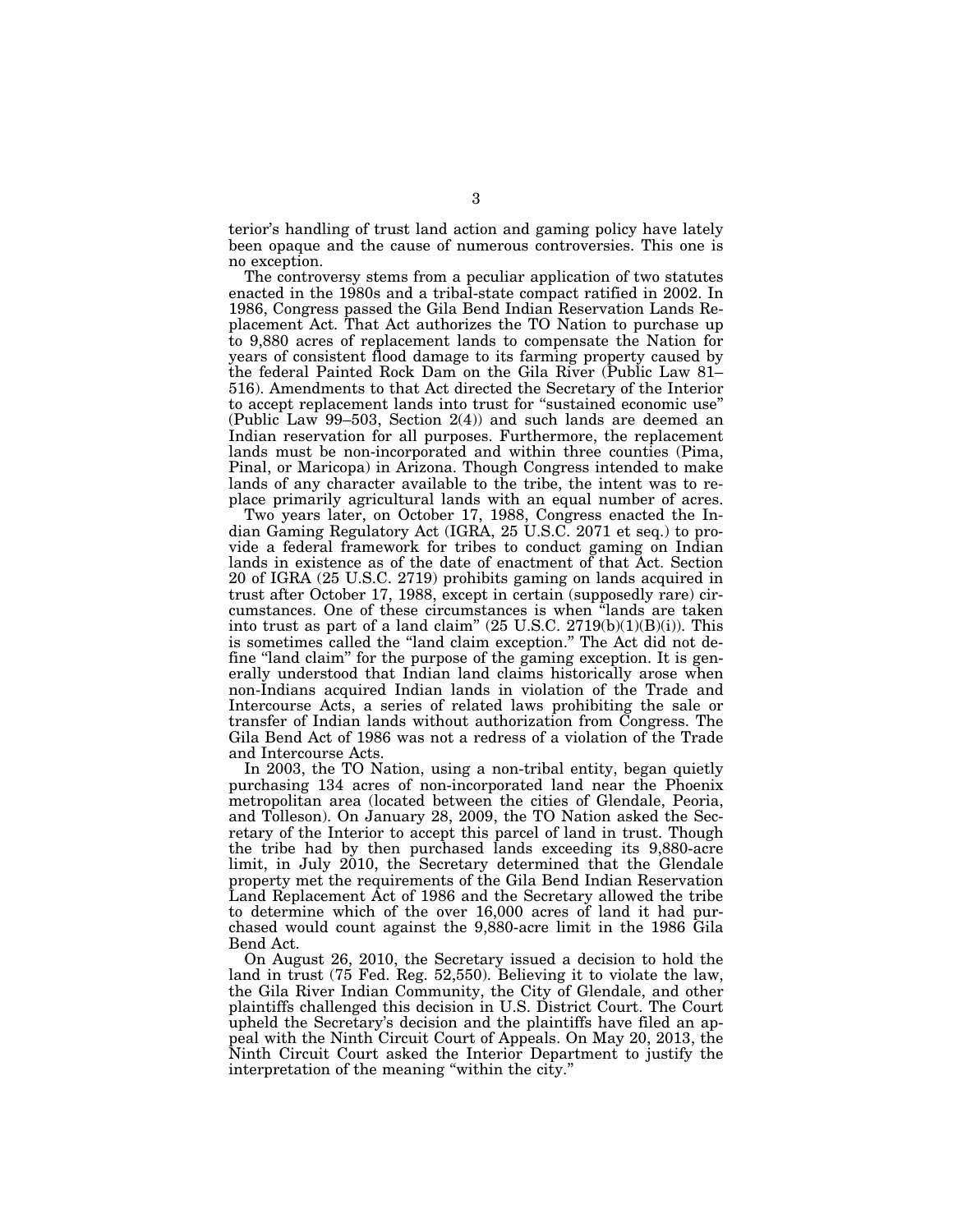If the land is finally placed in trust, the record strongly suggests the TO Nation will conduct gaming in Glendale without the need for further agency action. And the question whether the land claim exception is being correctly applied will not be subject to a legal challenge because under the Department of the Interior's gaming regulations, an ''opinion'' on a land claim exception requested by a tribe regarding its newly acquired lands ''is not, per se, a final agency action under the Administrative Procedures Act (APA).'' See Federal Register/Vol. 73, No. 98, May 20, 2008, p. 29358).

This history of the controversy demonstrates the lengths to which the prospect of a lucrative urban casino is turning what Congress in 1988 regarded as a tribal government power—the regulation of gaming on an Indian reservation—into a commercial venture in targeted urban markets, a practice that some say should be subject to state regulation. Indeed, in 2006, a majority of House Members voted to eliminate the Indian land claim exception altogether and to impose additional restrictions on off-reservation gaming (see H.R. 4893, the Restricting Indian Gaming to Homelands of Tribes Act of 2006).

Tribal regulation of gaming has been extraordinarily successful for many tribes that were previously impoverished. In most states where it is conducted, citizens understand and respect a tribe's right to regulate gaming as a core function of government and for funding tribal government services. Reservation shopping, however, is changing the complexion of tribal gaming, causing local political strife (as in Arizona) and leading to expensive litigation benefiting no one.

H.R. 1410 restores the status quo as understood by Arizona voters, the Governor of Arizona, the Legislature of Arizona, and all but one tribe in Arizona when Prop 202 was passed and non-tribal casino gaming prohibited. The bill is sponsored by the Representative for the City of Glendale, and supported by most of the Arizona House Delegation. It does not amend IGRA or effect wide-ranging tribal policy: it addresses one instance where the State, the Members representing the affected area, and most tribes seek to ensure a delicate, negotiated compromise benefiting all sides is maintained.

#### COMMITTEE ACTION

H.R. 1410 was introduced on April 9, 2013, by Congressman Trent Franks (R–AZ). The bill was referred to the Committee on Natural Resources, and within the Committee to the Subcommittee on Indian and Alaska Native Affairs. On May 16, 2013, the Subcommittee held a hearing on the bill. On July 24, 2013, the full Natural Resources Committee met to consider the bill. The Subcommittee on Indian and Alaska Native Affairs was discharged by unanimous consent. Congressman Raúl Grijalva (D–AZ) offered an amendment designated .052 to the bill; the amendment was not adopted by voice vote. No further amendments were offered, and the bill was then adopted and ordered favorably reported to the House of Representatives by a bipartisan roll call vote of 35 to 5, 1 present, as follows: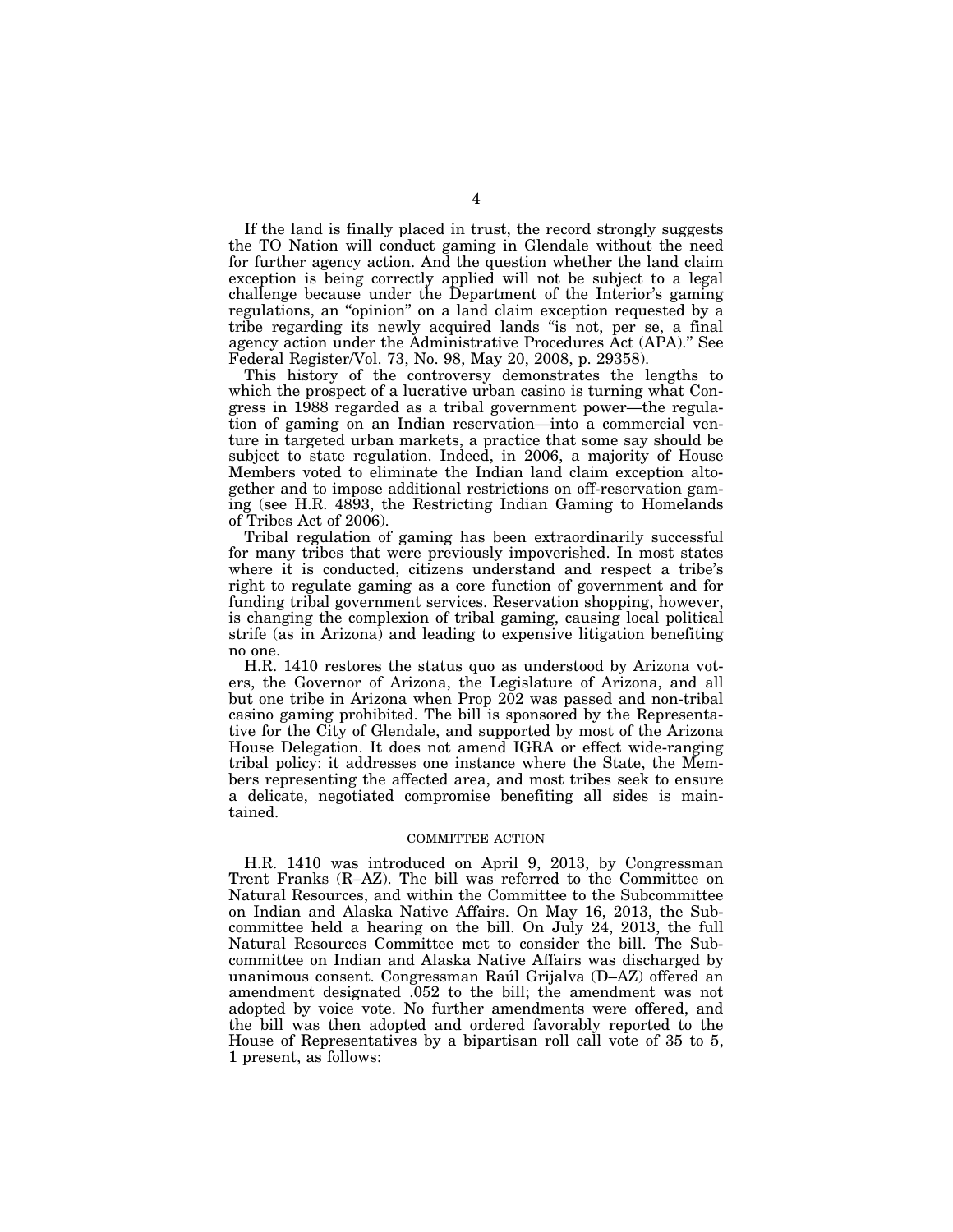# Committee on Natural Resources U.S. House of Representatives 113 th Congress

Date: July 24,2013

Recorded Vote #: II

Meeting on / Amendment on: H.R.1410 - To adopt and favorably report the bill to the House, agreed to by a vote of 35 yeas, 5 nays and I present

| <b>MEMBERS</b>             | Yes | No          | Pres | <b>MEMBERS</b>      | Yes          | No | Pres |
|----------------------------|-----|-------------|------|---------------------|--------------|----|------|
| Mr. Hastings, WA, Chairman | X   |             |      | Mr. Duncan of SC    | X            |    |      |
| Mr. Defazio, OR, Ranking   | X   |             |      | Mr. Cardenas, CA    | X            |    |      |
| Mr. Young, AK              | Х   |             |      | Mr. Tipton, CO      | X            |    |      |
| Mr. Faleomavaega, AS       |     |             |      | Mr. Horsford, NV    |              |    |      |
| Mr. Gohmert, TX            | X   |             |      | Mr. Gosar, AZ       | $\mathbf{X}$ |    |      |
| Mr. Pallone, NJ            |     |             |      | Mr. Huffman, CA     | $\mathbf{X}$ |    |      |
| Mr. Bishop, UT             | X   |             |      | Mr. Labrador, ID    | $\mathbf{X}$ |    |      |
| Mrs. Napolitano, CA        |     | X           |      | Mr. Ruiz, CA        | $\mathbf x$  |    |      |
| Mr. Lamborn, CO            | X   |             |      | Mr. Southerland, FL | X            |    |      |
| Mr. Holt, NJ               |     |             |      | Ms. Shea-Porter, NH |              |    | X    |
| Mr. Wittman, VA            | X   |             |      | Mr. Flores, TX      | X            |    |      |
| Mr. Grijalva, AZ           |     | $\mathbf x$ |      | Mr. Lowenthal, CA   | X            |    |      |
| Mr. Broun, GA              | X   |             |      | Mr. Runyan, NJ      | X            |    |      |
| Ms. Bordallo, GU           |     | X           |      | Mr. Garcia, FL      | X            |    |      |
| Mr. Fleming, LA            | X   |             |      | Mr. Amodei, NV      | X            |    |      |
| Mr. Costa, CA              | X   |             |      | Mr. Cartwright, PA  | X            |    |      |
| Mr. McClintock, CA         |     | X           |      | Mr. Mullin, OK      | X            |    |      |
| Mr. Sablan, CNMI           |     |             |      | Mr. Stewart, UT     | X            |    |      |
| Mr. Thompson, PA           | X   |             |      | Mr. Daines, MT      | X            |    |      |
| Ms. Tsongas, MA            |     | X           |      | Mr. Cramer, ND      | X            |    |      |
| Ms. Lummis, WY             | X   |             |      | Mr. LaMalfa, CA     | X            |    |      |
| Mr. Pierluisi, PR          | Х   |             |      | Mr. Smith, MO       | X            |    |      |
| Mr. Benishek, MI           | X   |             |      | Vacancy             |              |    |      |
| Ms. Hanabusa, HI           | X   |             |      |                     |              |    |      |
|                            |     |             |      | <b>TOTALS</b>       | 35           | 5  | 1    |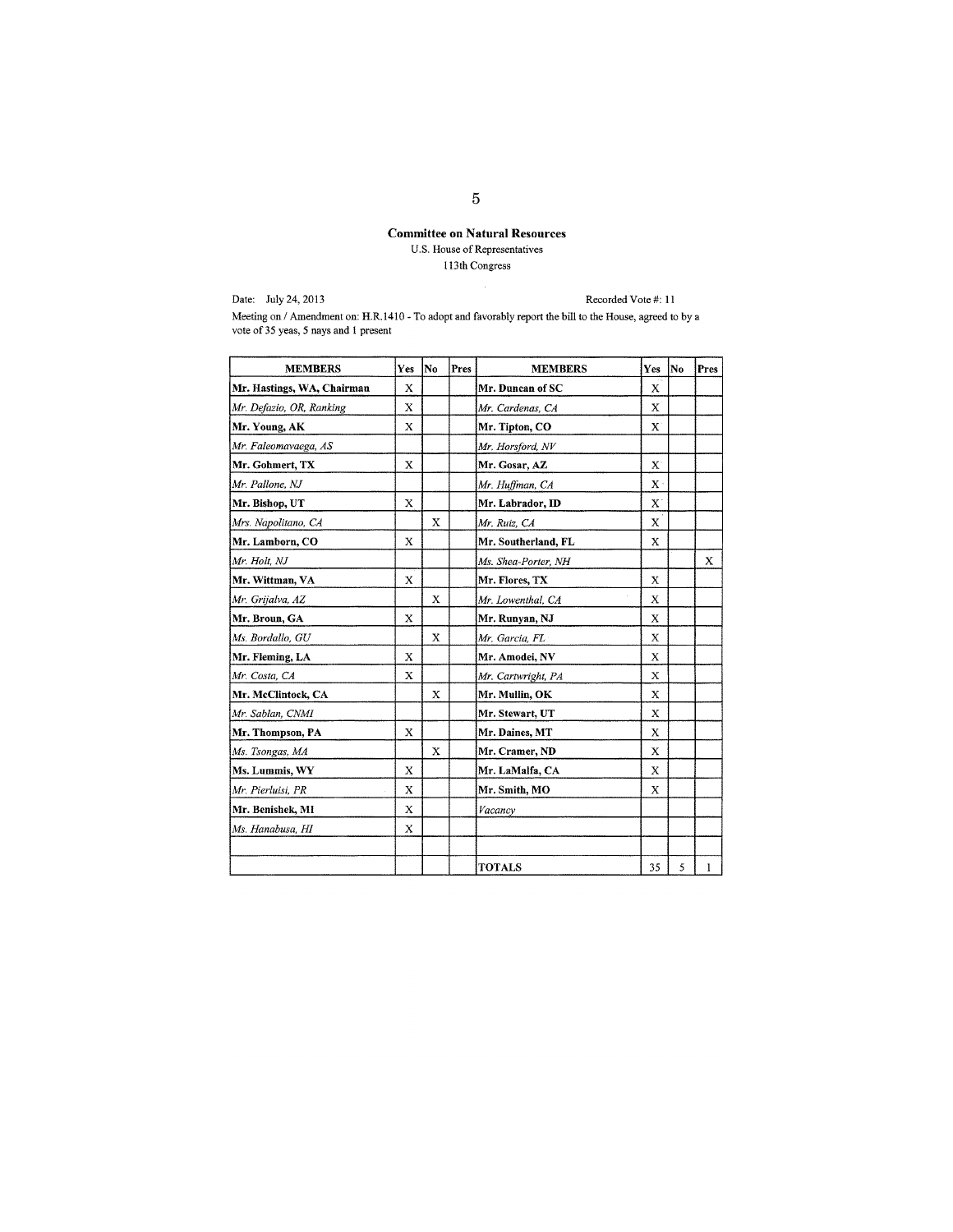## COMMITTEE OVERSIGHT FINDINGS AND RECOMMENDATIONS

Regarding clause  $2(b)(1)$  of rule X and clause  $3(c)(1)$  of rule XIII of the Rules of the House of Representatives, the Committee on Natural Resources' oversight findings and recommendations are reflected in the body of this report.

#### COMPLIANCE WITH HOUSE RULE XIII

1. Cost of Legislation. Clause 3(d)(1) of rule XIII of the Rules of the House of Representatives requires an estimate and a comparison by the Committee of the costs which would be incurred in carrying out this bill. However, clause  $3(d)(2)(B)$  of that rule provides that this requirement does not apply when the Committee has included in its report a timely submitted cost estimate of the bill prepared by the Director of the Congressional Budget Office under section 402 of the Congressional Budget Act of 1974. Under clause 3(c)(3) of rule XIII of the Rules of the House of Representatives and section 403 of the Congressional Budget Act of 1974, the Committee has received the following cost estimate for this bill from the Director of the Congressional Budget Office:

## *H.R. 1410—Keep the Promise Act of 2013*

H.R. 1410 would prohibit gaming (defined as gambling other than social games for prizes of minimal value) activities on lands in the Phoenix, Arizona, metropolitan area that have been taken into trust for the benefit of the Tohono O'odham Tribe after April 9, 2013. CBO estimates that implementing the bill would have no significant impact on the federal budget. Enacting H.R. 1410 would not affect direct spending or revenues; therefore, pay-as-you-go procedures do not apply.

The prohibition on gaming activities would be an intergovernmental mandate as defined in the Unfunded Mandates Reform Act (UMRA) on the Tribe. Based on information from the Tribe about when, absent enactment of this bill, it expects to begin collecting revenue from the proposed casino and the uncertainity of future legal challenges to the project, CBO estimates that the cost of the mandate in the first five years after enactment would not exceed the annual threshold established in UMRA (\$75 million in 2013, adjusted annually for inflation). H.R. 1410 contains no private-sector mandates as defined in UMRA.

The CBO staff contacts for this estimate are Martin von Gnechten (for federal costs) and Melissa Merrell (for the impact on state, local, and tribal governments). The estimate was approved by Theresa Gullo, Deputy Assistant Director for Budget Analysis.

2. Section 308(a) of Congressional Budget Act. As required by clause  $3(c)(2)$  of rule XIII of the Rules of the House of Representatives and section 308(a) of the Congressional Budget Act of 1974, this bill does not contain any new budget authority, spending authority, credit authority, or an increase or decrease in revenues or tax expenditures. CBO estimates that implementing the bill would have no significant impact on the federal budget.

3. General Performance Goals and Objectives. As required by clause  $3(c)(4)$  of rule XIII, the general performance goal or objective of this bill is to prohibit gaming activities on certain Indian lands in Arizona until the expiration of certain gaming compacts.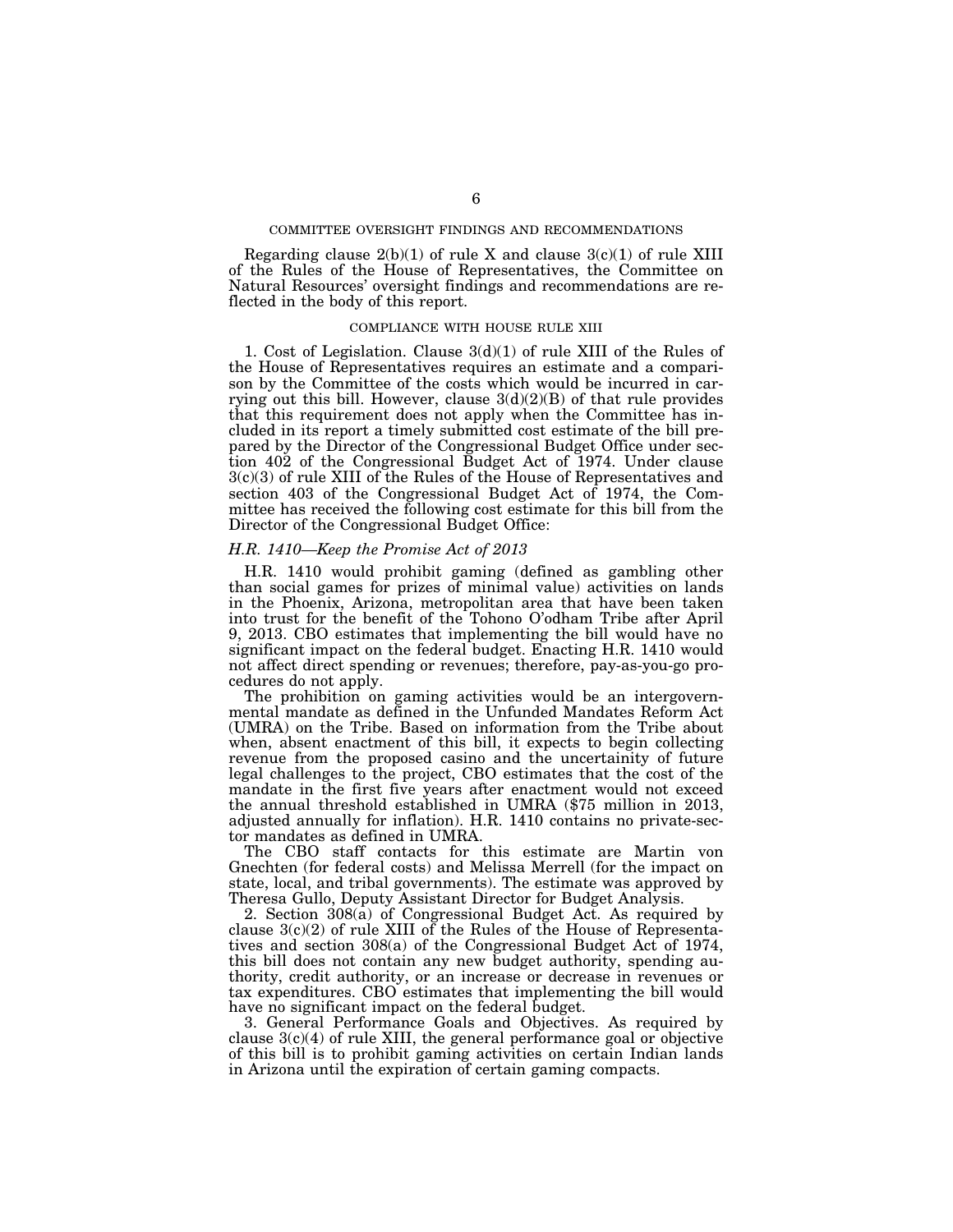## EARMARK STATEMENT

This bill does not contain any Congressional earmarks, limited tax benefits, or limited tariff benefits as defined under clause 9(e), 9(f), and 9(g) of rule XXI of the Rules of the House of Representatives.

## COMPLIANCE WITH PUBLIC LAW 104–4

This bill contains no unfunded mandates.

#### COMPLIANCE WITH H. RES. 5

Directed Rule Making. The Chairman does not believe that this bill directs any executive branch official to conduct any specific rule-making proceedings.

Duplication of Existing Programs. This bill does not establish or reauthorize a program of the federal government known to be duplicative of another program. Such program was not included in any report from the Government Accountability Office to Congress pursuant to section 21 of Public Law 111–139 or identified in the most recent Catalog of Federal Domestic Assistance published pursuant to the Federal Program Information Act (Public Law 95–220, as amended by Public Law 98–169) as relating to other programs.

PREEMPTION OF STATE, LOCAL OR TRIBAL LAW

This bill is not intended to preempt any State, local or tribal law.

#### CHANGES IN EXISTING LAW

If enacted, this bill would make no changes in existing law.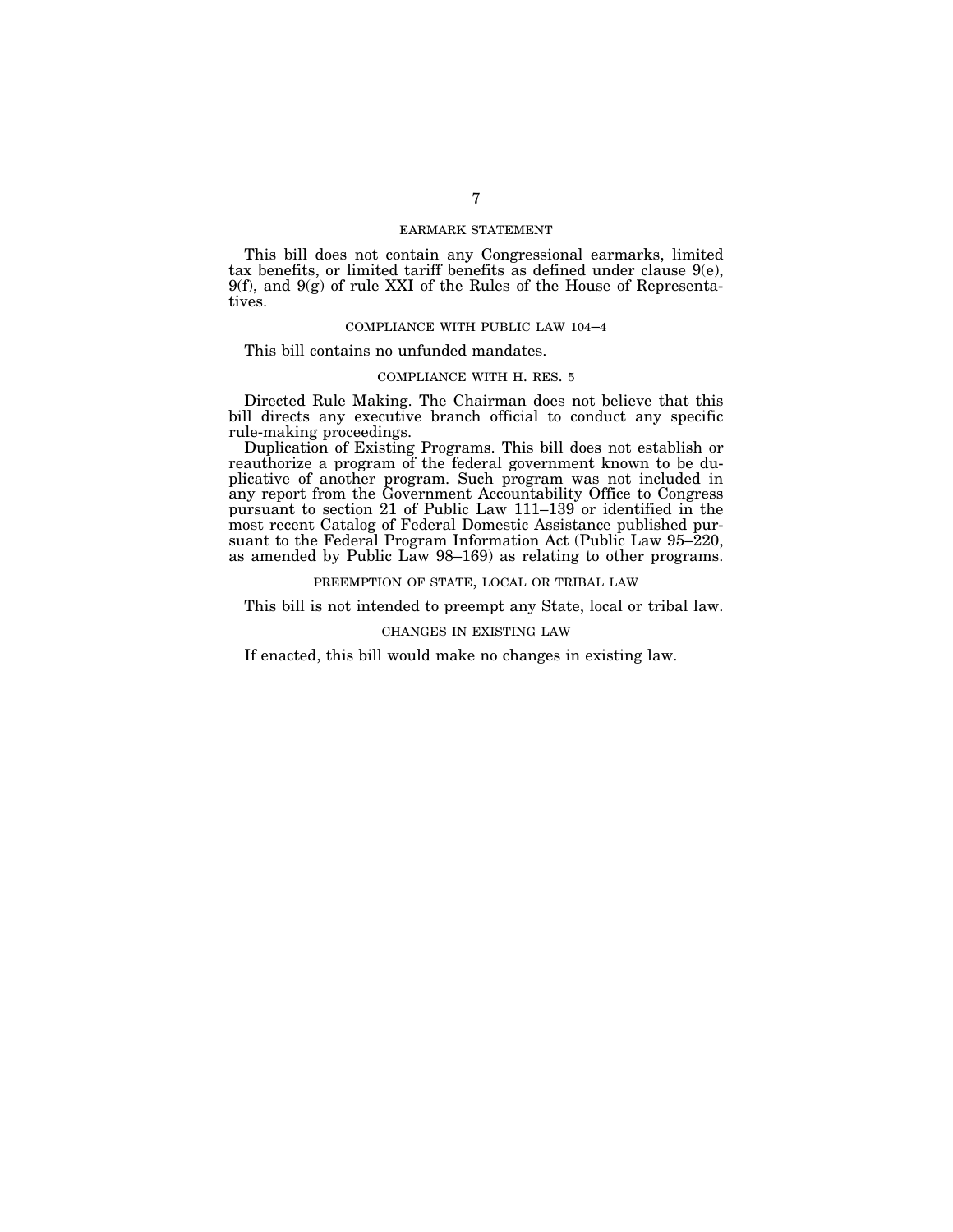## DISSENTING VIEWS

H.R. 1410 will break the United States' solemn promise to the Tohono O'odham Nation in order to placate a few wealthy tribes' gaming monopoly, and will be an ugly mark on Congress' relations with all Indian tribes. This legislation not only upsets settled law, potentially subjecting the United States to new liabilities for breach of trust, breach of contract, and takings claims valued in the hundreds of millions of dollars, but it also creates a dangerous precedent for hundreds of tribal-state compacts and land and water rights settlements nationwide and impugns the federal trust responsibility. The House should reject this irresponsible legislation.

In the 1950s the United States Army Corps of Engineers constructed the Painted Rock Dam, which caused the repeated flooding, devastation, and destruction of nearly 10,000 acres of the Nation's Gila Bend Reservation. In the mid-1980s the Nation and the United States Congress attempted to reach a negotiated settlement to compensate the Nation for the loss of its reservation lands and associated water rights while relieving the United States of its substantial liabilities. The result of these negotiations was the 1986 Gila Bend Indian Reservation Lands Replacement Act.1 The Gila Bend Act entitles the Tohono O'odham Nation to acquire 9,880 acres of reservation replacement lands in Arizona within Pima, Pinal, or Maricopa Counties, subject to certain enumerated conditions, in order to replace its reservation lands flooded by the Painted Rock Dam.2 The Gila Bend Act specifically provides that the Nation's reservation replacement lands can be used for economic development purposes and "shall be deemed to be a Federal Indian Reservation for all purposes."<sup>3</sup> The Gila Bend Act also settled 36,000 acre feet of senior reserved water rights underlying the Gila Bend Reservation.

H.R. 1410 catastrophically diminishes the compensation the United States promised Tohono O'odham when it agreed to settle its land and water claims against the United States in 1986 by unilaterally inserting new geographic restrictions on the Nation's use of its reservation replacement lands. This legislation also reintroduces the Nation's 36,000 acre feet of reserved water rights into both long-settled and ongoing water rights litigation. This damaging precedent would mark the first and only time in modern history that the United States has unilaterally reneged on an Indian land or water rights settlement. This bill sends a clear message across Indian Country that negotiated settlements with the United States are not a viable option, which in turn will lead to more litigation and increased expenses borne by the American taxpayer.

<sup>1</sup>Public Law 99–503.

 $^{2}$ *Id*. at § 6.  $^{3}$ *Id*. at § 6(d).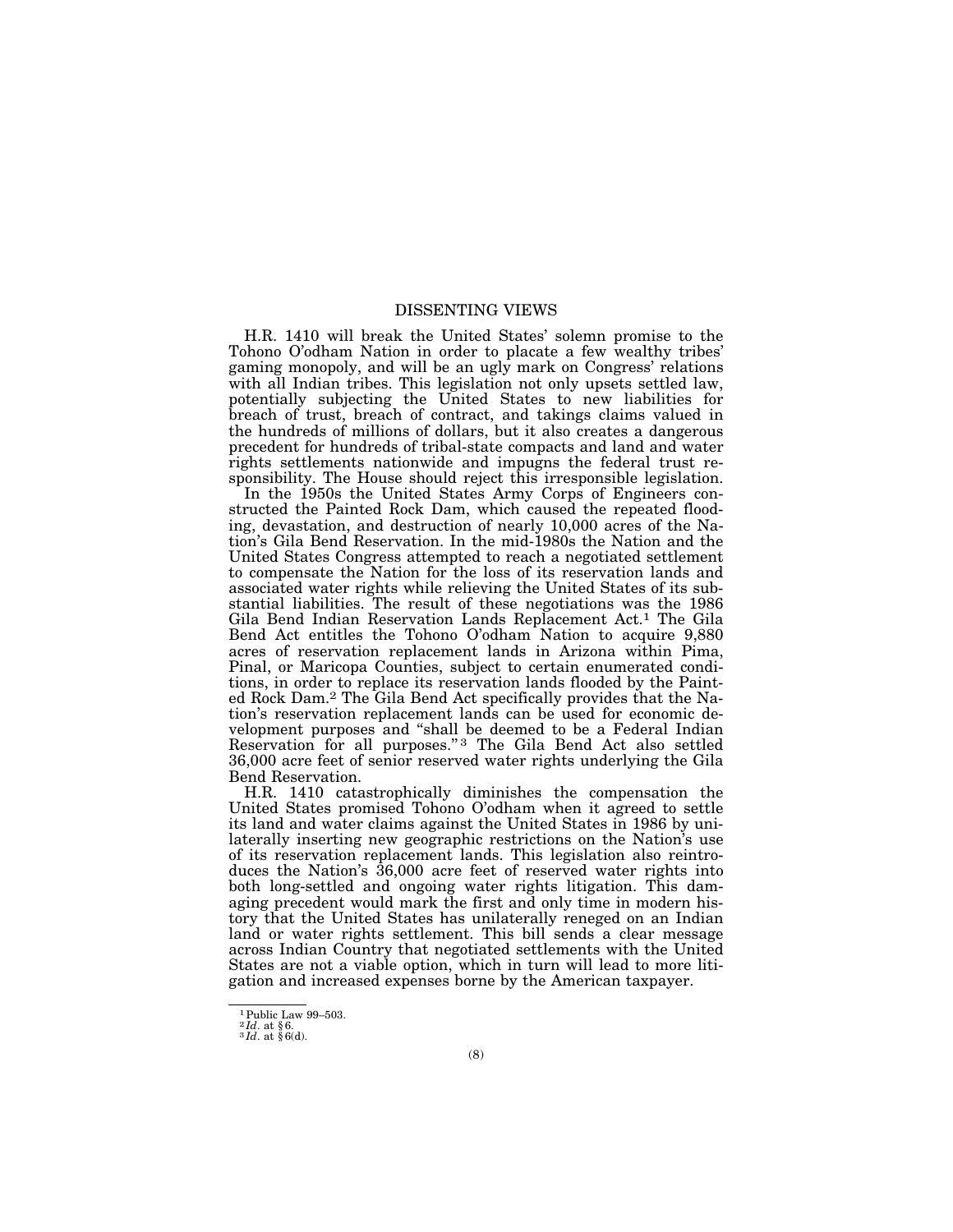H.R. 1410 is an obvious attempt to legislatively prevent the Nation from exercising its right to compete in the open market alongside its tribal neighbors for gaming revenue. The legislation draws a legislatively mandated monopoly zone around the lucrative Phoenix metropolitan gaming market to prevent the Nation from gaming on lands that it is attempting to take into trust status as reservation replacement lands pursuant to the Gila Bend Act. The bill's sole objective is to protect the established tribal gaming interests in the Phoenix area, while stifling free market competition and killing thousands of jobs that the Tohono O'odham project would create.

This legislation is premised on false claims that have already been raised in, and dismissed by federal courts.4 Wealthy gaming interests opposed to the Nation's plans alleged that the Nation's reservation replacement lands were not eligible for gaming under the Indian Gaming Regulatory Act (IGRA). However, the district court ruled that ''the Glendale-area land acquired by the Nation ... qualifies for gaming," and that "gaming on that land is expressly permitted by the federal statute [IGRA] that authorizes Indian gaming."<sup>5</sup> These wealthy gaming interests also claimed that Arizona tribal-state gaming compact prohibited the Nation from opening a gaming facility in the Phoenix area. But the district court found that ''no reasonable reading of the Compact could lead a person to conclude that it prohibited new casinos in the Phoenix area."<sup>6</sup> Finally, these parties argued that the Nation promised other tribes and the State of Arizona that the Nation would not game in the Phoenix area, even though the Nation's compact explicitly allows it to do so. The district court rejected this argument, not on sovereign immunity grounds, but by holding that ''the parties did not reach such an agreement."<sup>7</sup> In doing so, the court pointed to the compact's integration clause (Section 25), which states that ''[t]his compact contains the entire agreement of the parties . . . and no other statement, agreement, or promise made by any party, officer, or agent of any party shall be valid or binding." $8$ 

Accordingly, far from keeping a phantom promise, the real purpose of H.R. 1410 is to re-write the Arizona tribal-state gaming compact, setting a dangerous precedent for all tribal-state gaming compacts. The Arizona tribal-state gaming compact was the result of Proposition 202, the voter-approved measure that governs Class III Indian gaming in Arizona. When the voters approved Proposition 202 they understood that it would dictate how and where Class III gaming could take place in the State. H.R. 1410 would unilaterally amend the Arizona tribal-state gaming compact by inserting a new restriction that the tribes and the State never negotiated, that Arizona voters did not approve, and that the district court has indicated is not reasonable.<sup>9</sup> Congress should not interfere with purely local, voter-approved agreements that have been

<sup>&</sup>lt;sup>4</sup> See, e.g., State of Arizona, et al. v. Tohona O'odham Nation, No. CV-11-00296-PHX-DGC Slip ops. Doc. No. 216 (D. Ariz. May 7, 2013) & Doc. No. 225 (D. Ariz. June 25, 2013).<br>
Slip ops. Doc. No. 216 at 7 & 3.<br>
<sup>5</sup>Id. Do